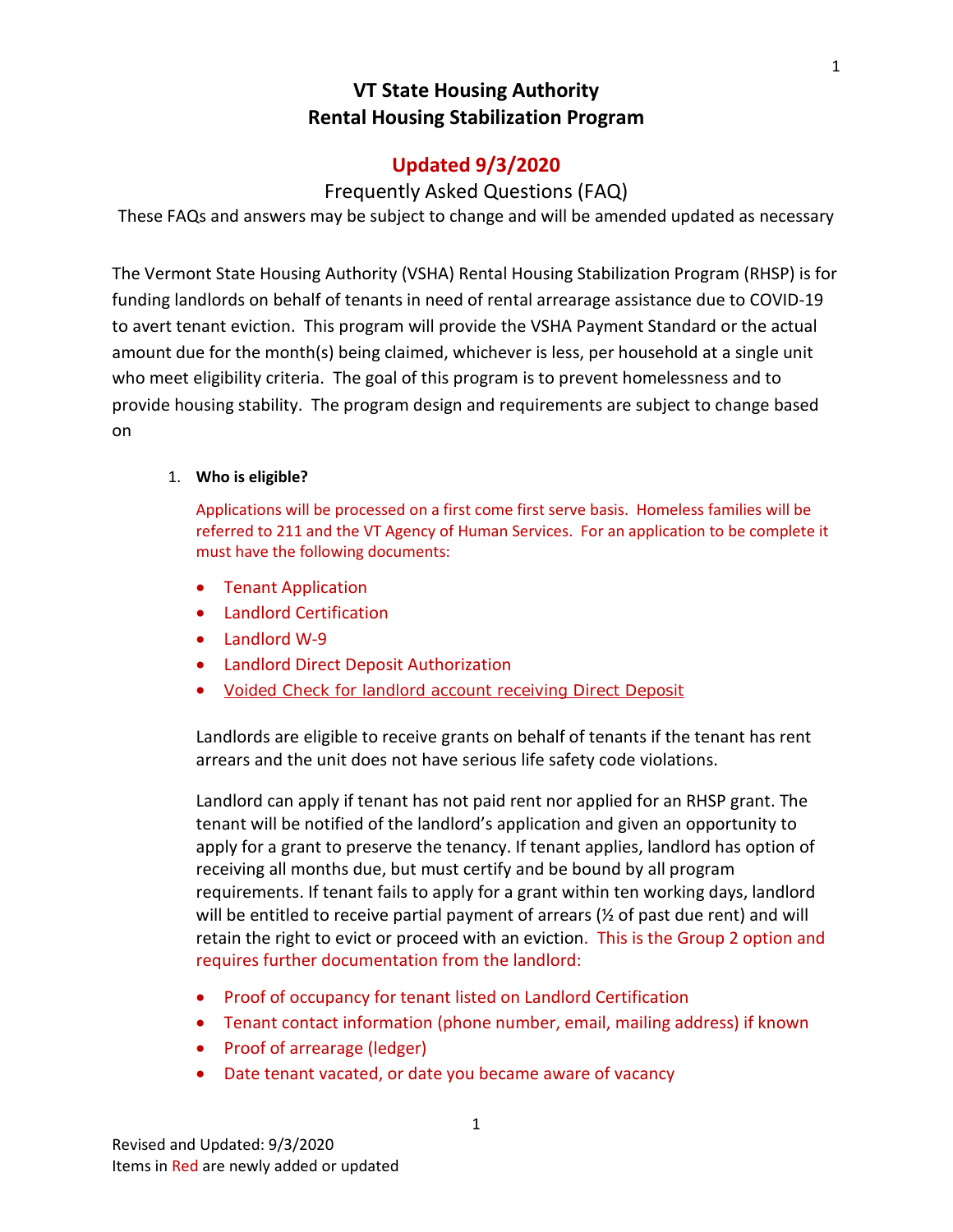• A statement describing how you learned the tenant had vacated the unit, reason for vacancy if other than rent, if the unit has been re-rented and when (date), and if the unit is in rentable condition.

You must also indicate why you applied under Group 2 rather than Group 1:

- a. I am unable to get in touch with my tenant to apply for full back rent.
- b. I am in the process of selling my building/personal house and need the building to be empty.
- c. I need to get back into my home.
- d. The tenant is damaging the property
- e. Other reason:

**Vacancy Loss:** Landlords that initially applied for grant funds for rent arrearage under Group 1, but the tenant failed to submit an application, or applied seeking partial payment under Group 2 (but was denied grant funds because the tenant had vacated the unit before the grant claim was processed and paid), or the tenant vacated the rental units after March 1, 2020 owning unpaid rent. VSHA will pay half the amount owed for arrears incurred after March 1, 2020. Arrearages incurred before March 1, 2020 will not be reimbursed.

**Money to Move Program:** Tenants who are in unsustainable tenancies are eligible for rent arrears per program guidelines. These tenants will be encouraged to move to a sustainable unit and will be eligible for first and last months' rent and security deposit and where necessary rent payments through December 30, 2020, or beyond if program extended. Unsustainable may be defined as unaffordable, tenant is a victim of violent crime or abuse, or any reason the unit cannot be maintained by the tenant where finding a new unit would change this pattern. A new application will need to be submitted by the tenant and new landlord for consideration.

#### 2. **How much will the program pay?**

This program will provide payments up to the VSHA Payment Standard or the actual amount of rent arrears due for the month(s) being claimed, whichever is less, for a household at a single unit who meet eligibility criteria. However there are some limitations as to length of time.

### 3. **How do I apply?**

Apply on-line at the VSHA web site, [www.vsha.org](http://www.vsha.org/) by clicking on the COVID 19 Information tab. Fill out the Rental Housing Stabilization Program application for either Tenant or Landlord and submit it as directed. Both the tenant AND the landlord must complete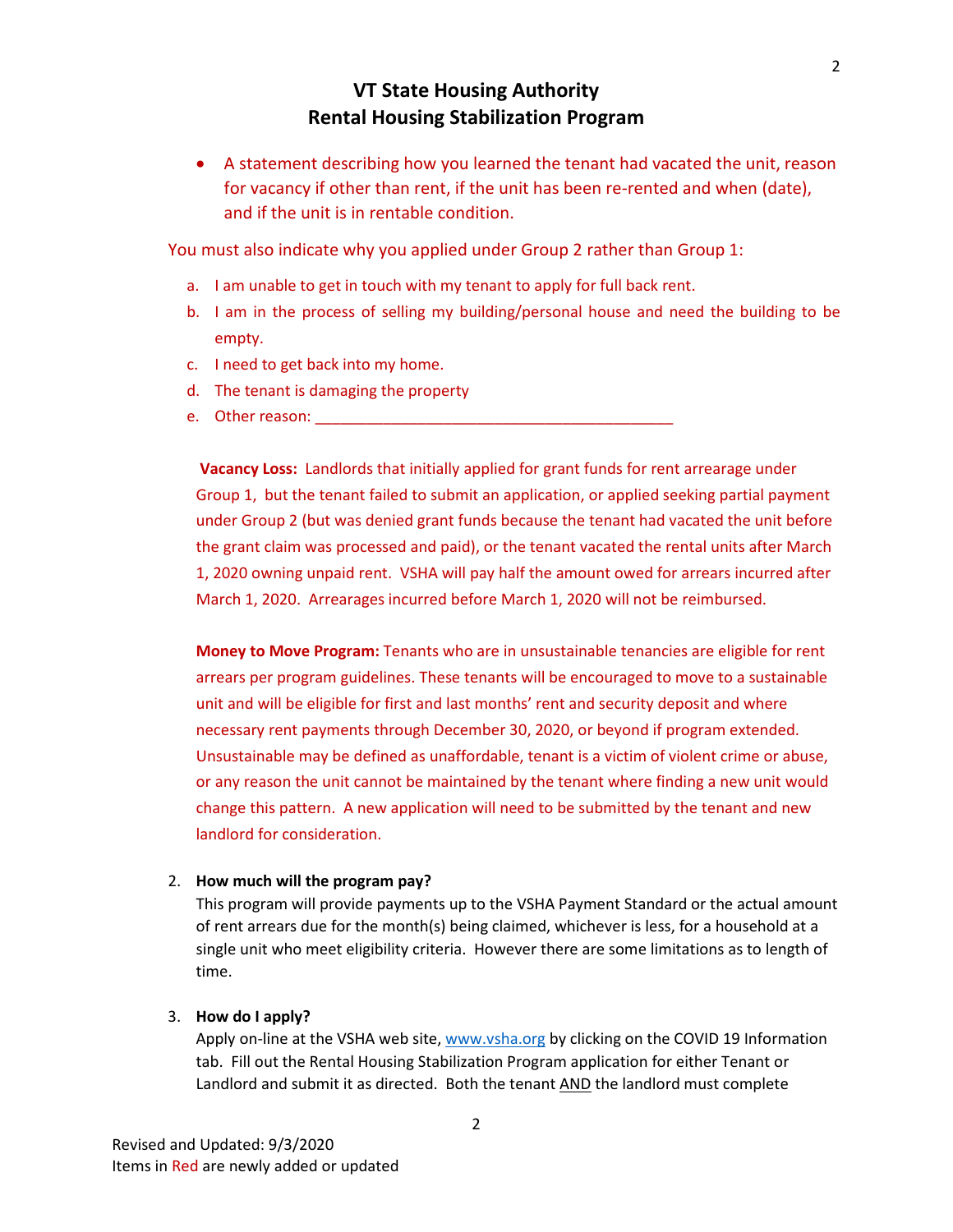application and certification forms as applicable. As a best practice, these forms should be submitted at the same time through a singular email and include the landlord W-9 and Direct Deposit payment information.

## 4. **Is there a maximum amount of back rent the program can cover?**

There is not a maximum amount of back rent that can be requested but there are thresholds that will require more documentation for an application to be considered eligible for review. Those thresholds are:

- **Group 1 –**
	- o Applications received before 1/1/2019
		- Tenant ledger (required)
		- **Statement describing tenancy and reason for extended delinquency** (required)
		- **Letters (if available/applicable)**
		- **Copies of legal action (if available/applicable)**
	- o Applications with arrears greater than \$10,000
		- **Tenant ledger (required)**
		- **a** any documentation of effort to collect, including court filing
- **Group 2**
	- o All Group 2 Landlord Certifications
		- Proof of occupancy for tenant listed on Landlord Certification
		- **Tenant contact information (phone number, email, mailing)** address) if known
		- **Proof of arrearage (ledger)**
		- Date tenant vacated, or date you became aware of vacancy
		- A statement describing how you learned the tenant had vacated the unit, reason for vacancy if other than rent, if the unit has been re-rented and when (date), and if the unit is in rentable condition
- **Group 2.B**  (Vacancy loss)
	- o Copy of Rent Ledger
	- o Date vacated, or date that the landlord became aware of the vacancy
	- $\circ$  Has the unit been re-rented, if so date (), if not rented is the unit in rentable condition Y or N.
	- o Provide Tenant Contact information of new address if known.

## 5. **Can I get help filling this out online? Can I get a paper copy?**

Yes. The applications are printable. If you are unable to fill out the form, please contact the appropriate agency below:

- Tenants call VT Legal Aid 1-800-889-2047 **or fill out** [Legal Help Request Form.](https://vtlawhelp.org/vlh-intake) (All tenants eligible)
- Landlords call VT Landlords Association 802-985-2764 or 888-569-7368 (no membership required)
- Rental Housing Stabilization Program 802-828-2040, 802-828-1650, 802-828-5596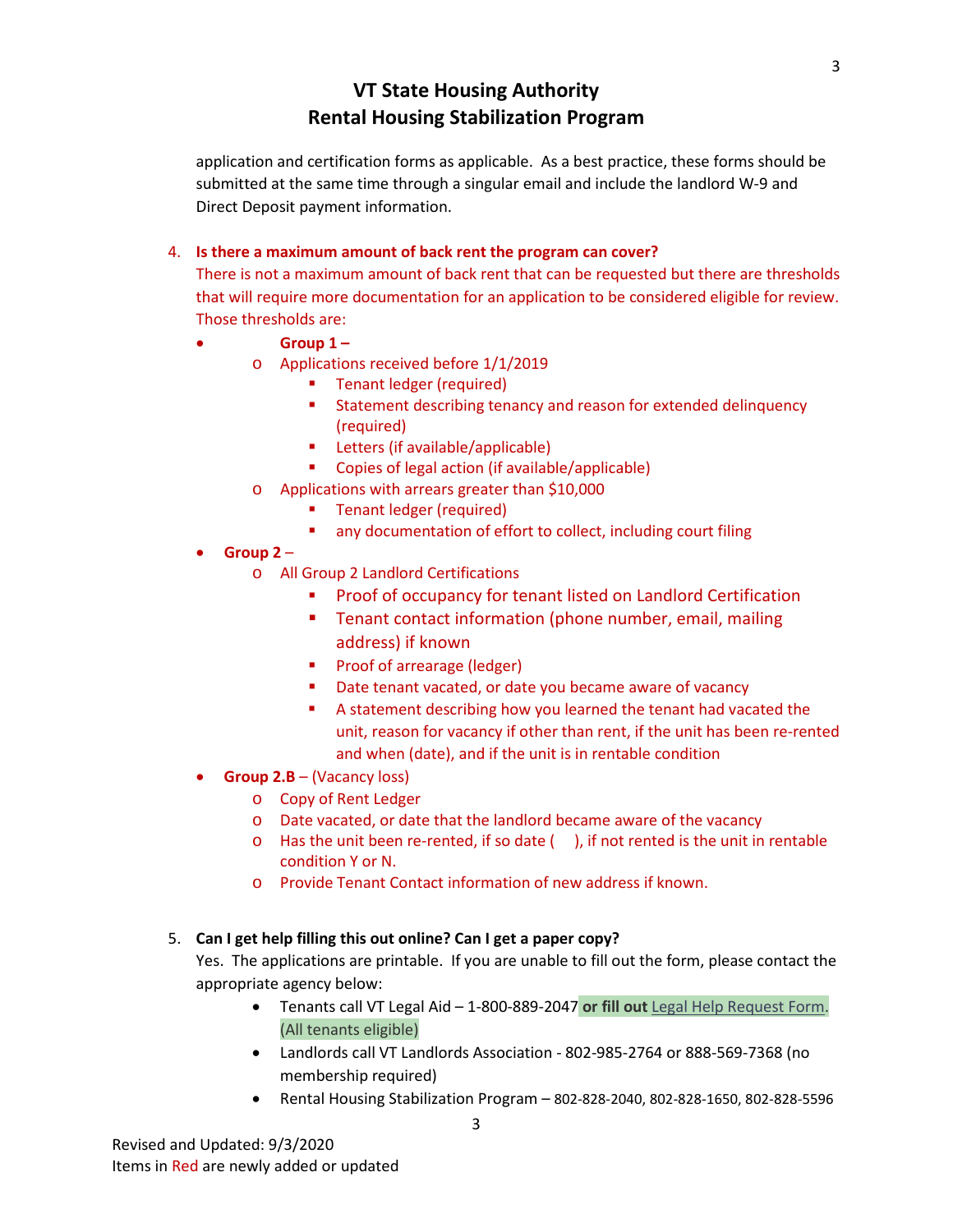## 6. **How often can I apply?**

Households can apply as often as needed if there is back rent due and payable through December 2020 and as long as there is money available in the fund.

## 7. **If a landlord accepts the grant can the tenant still be evicted?**

No. The conditions of the grant state that if a landlord accepts the grant payment they must:

- Drop any pending termination of tenancy or pending court case for eviction.
- Qualify the grant as payment in full for all back rent, even if the amount is less than the monthly contract rent.
- Waive all late fees.
- Not evict for nonpayment of rent for the same number of months in the future as the payment covers in the past, or six (6) months, whichever is greater.
- Not to raise the rent before January 1, 2021 or the end of the lease term, whichever is later.
- Make repairs in 30 days so that my unit is not in violation of housing codes.

## 8. **Should I tell my landlord or tenant that I am applying?**

Yes. Communication between tenants and landlords is important. Most landlords do not want to lose good tenants and good communication can only help. Also, the landlord will need to certify the amount of the claim by completing a Landlord Certification form.

## 9. **How will the application be processed? How will the landlord get paid?**

When both the Tenant Application and Landlord Certification forms are received by VSHA, they will be reviewed by VSHA staff. If approved, VSHA will transfer payment to the landlord by direct deposit. No paper checks will be mailed. If denied, the landlord and tenant will be notified by email. If either the landlord or tenant does not have email, then notification will be by First Class mail. Email is strongly encouraged and preferred for both public safety and programmatic efficiency.

## 10. **How long will the program run?**

The program will run until the funds are exhausted, the program ends, or December 30, 2020, whichever comes first, or the program is extended.

## 11. **Will I have to pay back the money?**

No. This is not a loan; it is a grant and will not have to be paid back. Both the landlord and the tenant are certifying the accuracy of the information each provides.

## 12. **Is Lot Rent Eligible?**

Yes, if you own a mobile home and rent space in a mobile home park.

4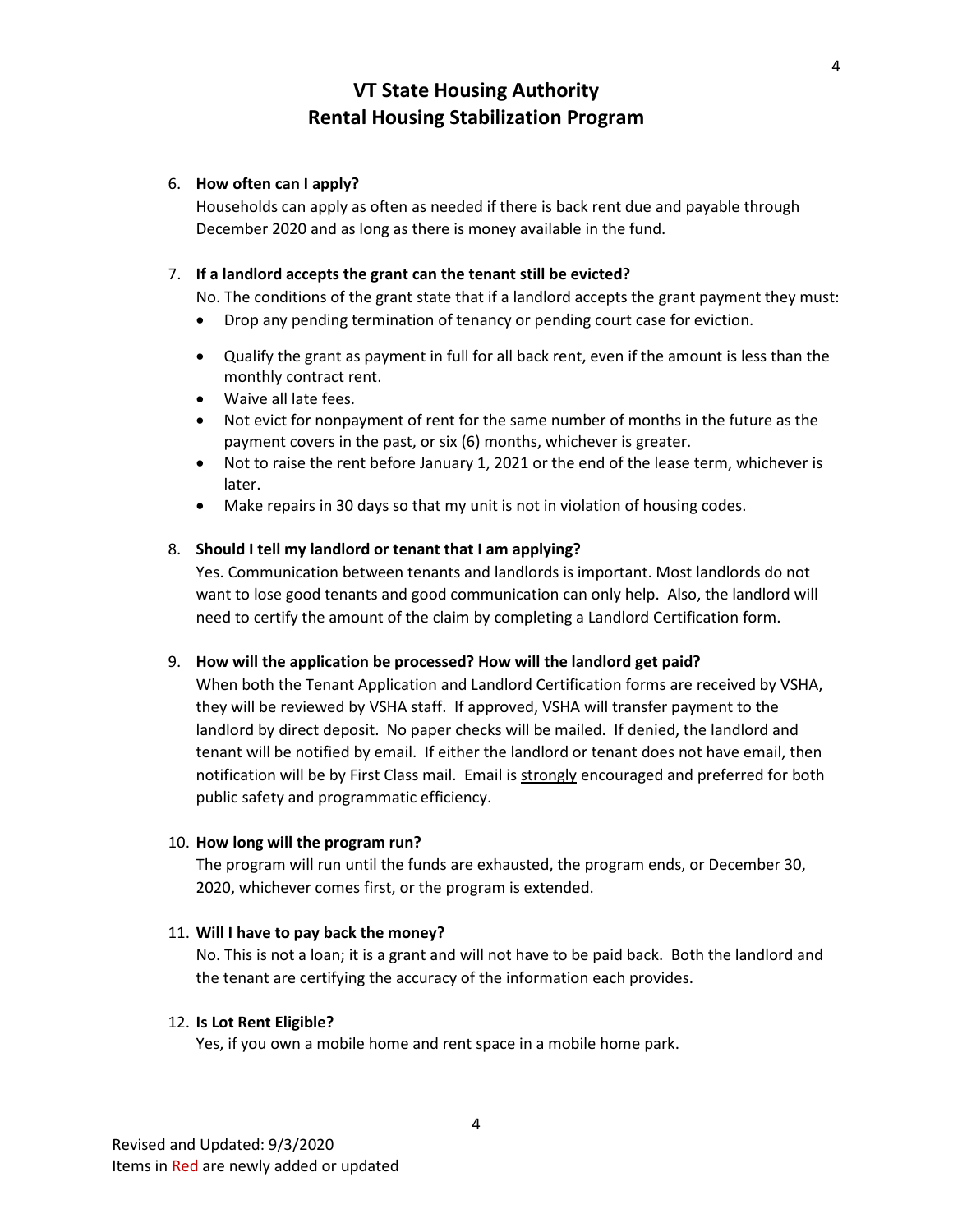### 13. **Are Homeowner Association (HOA) Fees Eligible?**

Only if the HOA fees are included in the rent amount or if the HOA fee is a separate payment under the terms of a written lease.

## 14. **How long until I find out if my application has been approved?**

All decisions will be made within 10 working days of submission of a **complete** Landlord Certification and Tenant Application. Applicants will be provided 10 working days to appeal administrator's decision. Request for appeals must be in writing via email stating the reason for the appeal. Administrator will respond to appeal within 10 working days via email. For an application to be complete it must have the following documents:

- Tenant Application
- Landlord Certification
- Landlord W-9
- Landlord Direct Deposit Authorization
- Voided Check or other bank documentation with landlord account and routing number for Direct Deposit

#### 15. **Are there special provisions for victims of violence or stalking?**

To ensure the safety of tenants, tenants who are victims of domestic violence, dating violence, sexual assault, or stalking may request additional funding to move to another rental unit even if they received rental assistance in the past or another member of their household received rental assistance. The ability to make such a request is available regardless of sex, gender identity, or sexual orientation.

## 16. **Am I protected from discrimination?**

VSHA and community partners, as well as landlords, are prohibited from discriminating on the basis of race, color, national origin or ethnicity, religion, disability, minor children, sex, gender identity, sexual orientation, abuse, sexual assault or stalking, age, receipt of public assistance, or marital status.

#### 17. **If a landlord accepts the grant, can they change the rent?**

The program does not allow landlords to raise the contract rent before January 1, 2021, but there are a few exceptions:

- The intent of the program restriction was not to increase the amount of rent being paid by the tenant.
- For all properties. if a landlord issued the tenant a notice of a rent increase prior to July 13, 2020 (program start date), the increase can be implemented as noticed, even if that date falls between July 13, 2020 and December 31, 2020.
- In many cases the increase in contract rent is paid by an increase in federal subsidy, not the household. Some properties are required to follow federal regulations

5